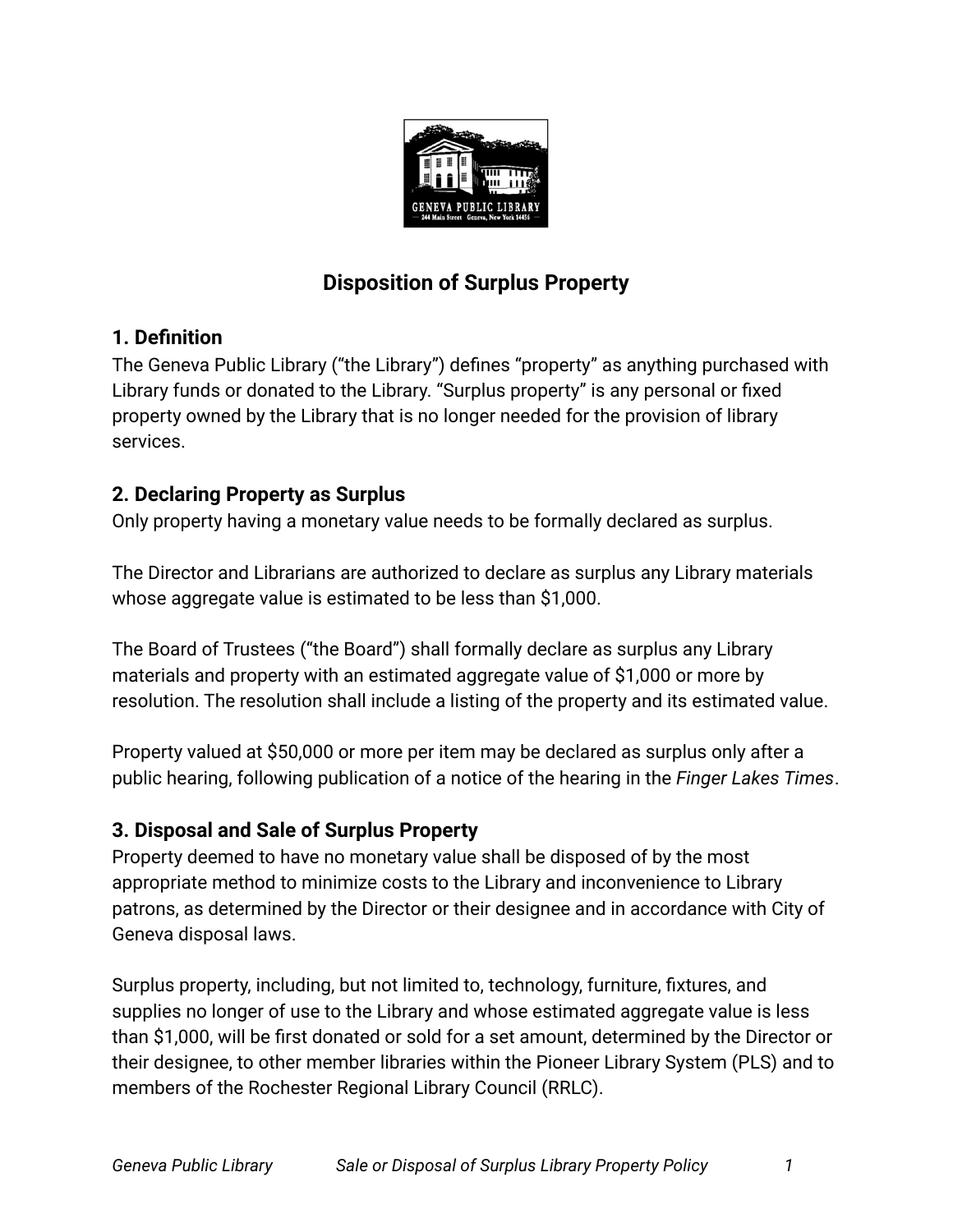If still unsold, the property will then be sold by the Library via blind auction lasting a minimum of three business days. The Library reserves the right to use websites such as eBay to attract a larger viewing audience. In such instances, as determined by the Director or their designee, options such as a minimum sale price and "buy it now" price may be utilized. Neither Library employees, Board Trustees, nor their families or friends, shall be given or sold Library property unless said property is obtained through the above mentioned sale process. Employees involved in the auction process shall be prohibited from submitting a bid or offer. If no bids are received, the property will be deemed to have no monetary value and disposed of accordingly.

Surplus Library property whose estimated aggregate value is \$1,000 or more shall be sold at a public auction to the person submitting the highest bid, following publication of a notice of the auction in the *Finger Lakes Times*. If no reasonable bids are received, surplus property may be sold as specified above.

The Director will bring to the Board's attention any items that may have unusual, historic or artistic value; the Board may engage the services of a professional appraiser for determination of value.

In disposing of property by trade-in on the purchase of a like item, a contract shall be awarded according to the provisions of the Library's [Bidding and Procurement Policy](https://www.genevapubliclibrary.net/uploads/4/9/7/8/49788875/bidding_and_procurement_policy.pdf).

#### **3.1 Library Collection Materials**

Library materials that are no longer deemed appropriate for a collection, and are in good condition, will be made available to the Foundation for Geneva Public Library for their book sales. As storage space is limited, materials that have not sold within one book sale following their removal from the collection will be donated to nonprofit resellers or local charities, or declared to have no value to such organizations and recycled.

#### **3.2 Technology**

Library technology that is obsolete or damaged beyond repair must be declared surplus property or scrap by the Director or their designee. Following this declaration, such Library technology is sent to an approved site for sanitation and disposal or electronic recycling. The Director and/or their designee will maintain a list of technology that has been disposed of or recycled.